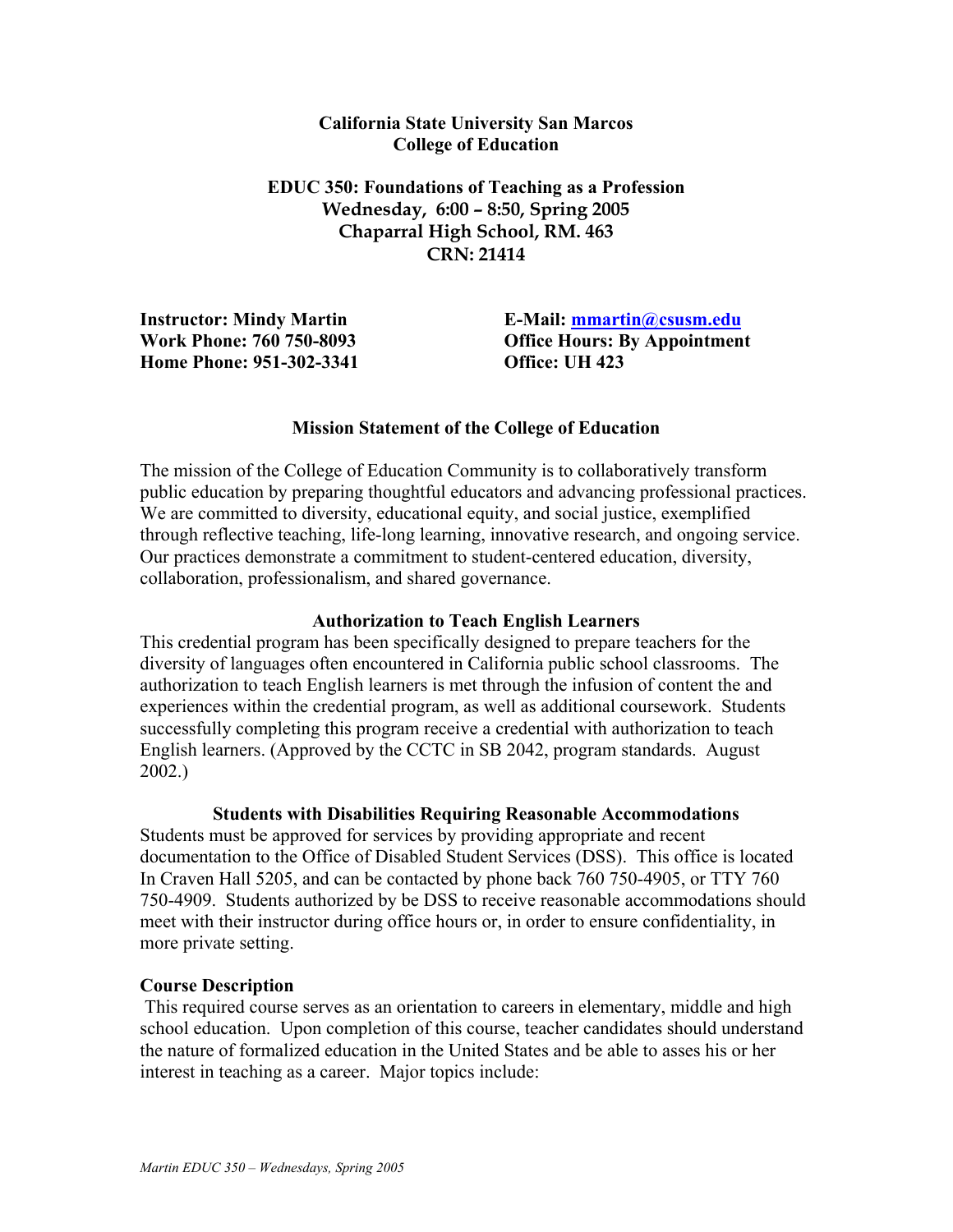- Understanding the roles of schools in society
- Exploring philosophies and contemporary issues in education.
- Assessing the roles of teachers in schools.
- Understanding the qualifications and credentialing process for California teachers.
- Understanding and appreciating the student as an individual.
- Understanding factors affecting student achievement.
- Understanding critical issues in curriculum and instruction.
- Clarification of motives for choosing teaching as a career.

### **Course Requirements**

It is expected that students will come to class prepared to discuss the readings, submit required assignments, and participate in class activities. Teacher education is a professional preparation program. Students will be expected to adhere to academic honesty and integrity, standards of dependability, confidentiality and writing achievement**. Because it is important for teachers to be able to effectively communicate their ideas to students, parents, colleagues, and administrators, writing that is original, clear and error-free is a priority for the College of Education.** It is expected that work will be turned in on time. Late assignments will be penalized by a 5 point reduction each day they are late and will not be accepted after a week. Please discuss individual issues with the instructor. Keep digital copies of all assignments for your Credential Program Electronic Portfolio. **Note: You may not pass this class without completing the 45 hours of Field Experience.** 

## **College of Education Attendance Policy**

Due to the dynamic and interactive nature of courses in the College of Education, all students are expected to attend all classes and participate actively. Absences and late arrivals/early departures will affect the final grade. If you miss two class sessions or are late (or leave early) for more than three sessions, you cannot receive a grade of A. If you miss 3 class sessions, your highest possible grade is a  $C<sup>+</sup>$ . A minimum grade of  $C<sup>+</sup>$  is required in EDUC 350 to qualify as prerequisite for admission to the CSUSM teacher credential program. COE attendance policy states, "At a minimum, students must attend 80% of class time, or s/he may not receive a passing grade for the course at the discretion of the instructor. Individual instructors may adopt more stringent attendance requirements." Should students have extenuating circumstances, please contact the instructor as soon as possible.

## **Field Work**

In addition to in-class work, assigned readings and projects, students will participate in forty-five (45) hours of supervised fieldwork assignments in a variety of public school settings. A recommendation (usually from the classroom teacher where most of the fieldwork is done), as well as a Field Experience Form with documented hours and teacher verification are requirements for admission to the CSUSM Teacher Credentialing programs. A minimum grade of a C+ is also required in this course.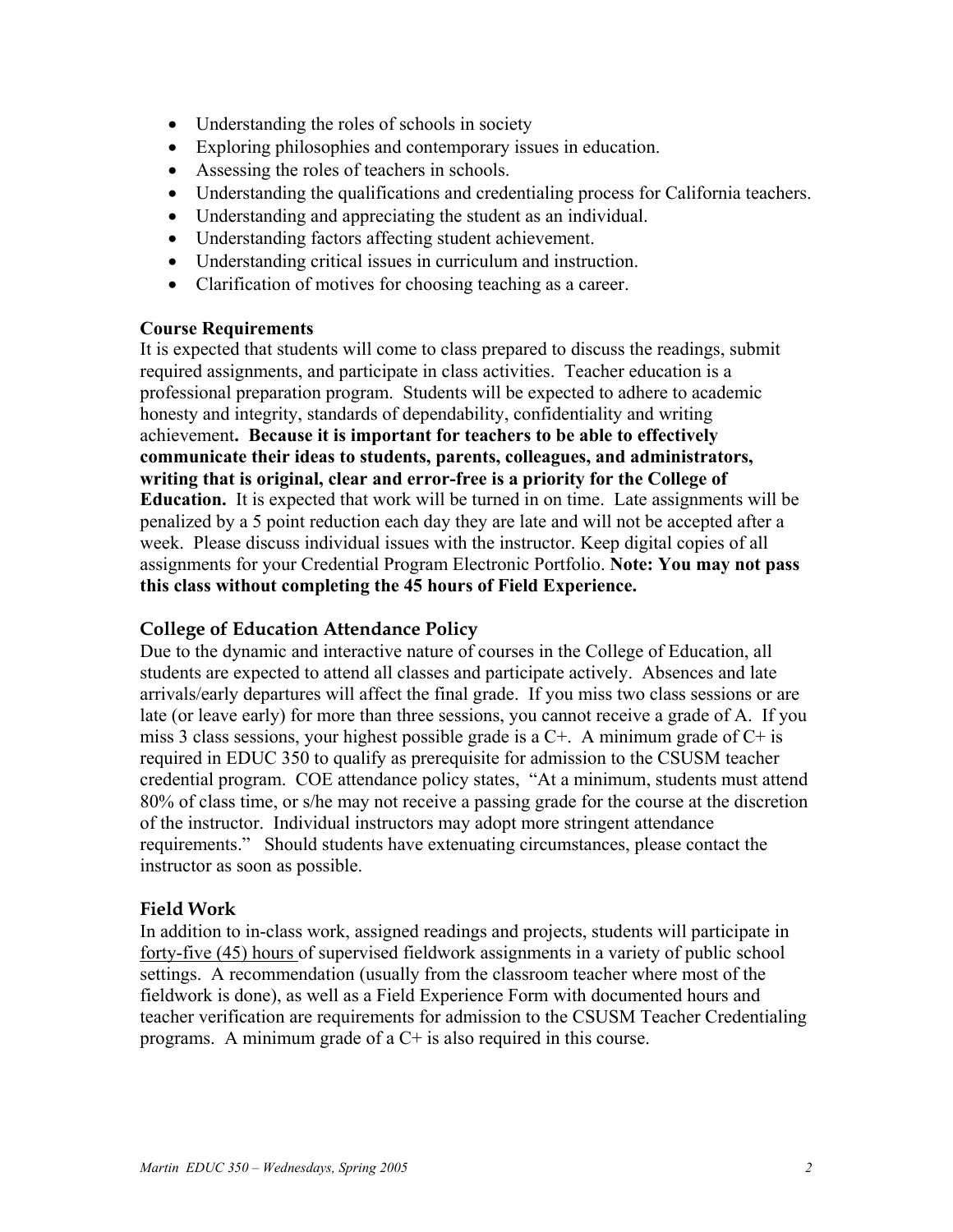## **Use of Technology**

Students are expected to demonstrate competency in the use of various forms of technology (i.e. word processing, electronic mail, use of the Internet, and/or multimedia presentations.) Specific requirements for course assignments with regard to technology are at the discretion of the instructor.

## **Creating the Inclusive Classroom**

Students will demonstrate a knowledge of laws and dispositions that relate to special education through a variety of activities such as the viewing and analysis of the video F.A.T. City, reading and analysis of "School Law & Diversity," and/or *Creating an Inclusive School.*

# **Teaching Performance Expectation (TPE) for EDUC 350**

A primary goal of EDUC 350 is to begin the process of developing teacher candidates to become professional educators. The following TPE (Teacher Performance Expectation) is expected to be met during this course:

## **TPE 12: Professional, Legal, and Ethical Obligations**

Candidates are aware of their own personal values and biases and recognize ways in which these values and biases affect the teaching and learning of students. They resist racism and acts of intolerance. Candidates appropriately manage their professional time spent in teaching responsibilities to ensure that academic goals are met. Candidates for a Teaching Credential understand and honor legal and professional obligations to protect the privacy, health, and safety of students, families, and other school professionals. They are aware of and act in accordance with ethical considerations and they model ethical behaviors for students. Candidates understand and honor all laws relating to professional misconduct and moral fitness.

## **Teaching Performance Assessment for Developing as a Professional Educator**

The successful completion of the Initial Philosophy of Teaching Statement is a requirement for completion of this course and partially meeting the TPE described above. This statement will be used for assessment both in the course and at completion of the College of Education program. Retain an electronic copy of your statement for submission for your portfolio at the completion of the program.

Class Activities that support the development of your philosophy include:

| <b>Class Discussions</b>     |
|------------------------------|
| Readings/Book Chat           |
| Contemporary Issues Research |
| <b>Field Experiences</b>     |
|                              |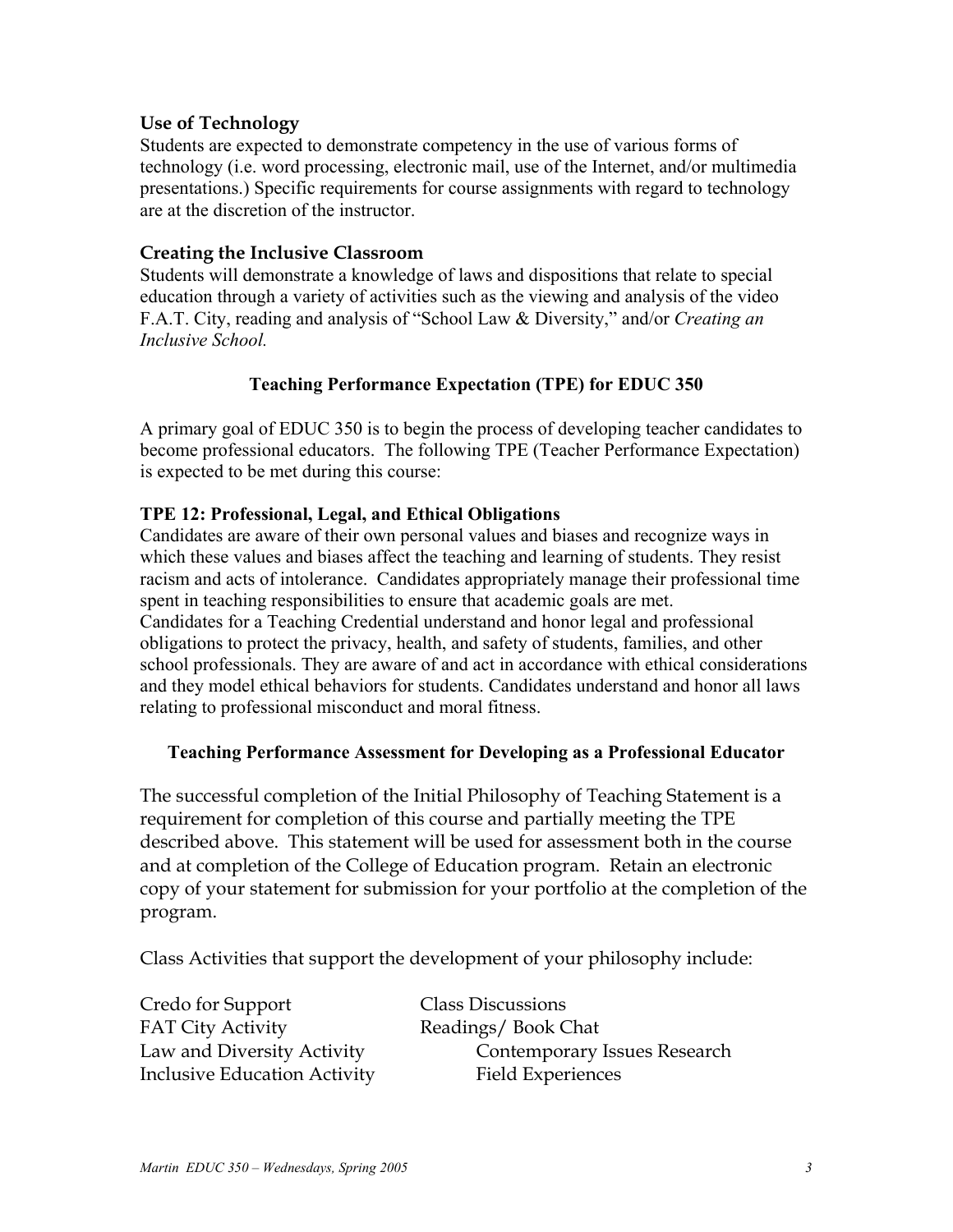### **Required Texts**

- Armstrong, David; Henson, Kenneth and Savage, Tom. (Seventh edition) *Teaching Today*. Merrill Prentice Hall.
- Thousand, J. "Laws Related to Special Education that Affect Teachers" Essay is attached.

Villa, Richard A. and Thousand, Jacqueline S. (1995). *Creating an Inclusive School.* Alexandria, VA: Association for Supervision and Curriculum Development.

And your choice of ONE of the following :

Codell, E. *Educating Esme.* Chapel Hill: Algonquin Books of Chapel Hill.

Humphrey, T. (2003) *In the First Few Years .*Newark, DE: International Reading Association.

Kidder, T. (2001) *Among School Children*. Perennial Publishing

Michie, G. (1999) *Holler If You Hear Me.* New York: Teacher's College Press.

## **Course Assignments:**

### **1. Contemporary/Controversial Issue Research/Position Paper**

Choose an issue from the topics provided by the instructor. Research the issue thoroughly and take a position regarding it. Write a persuasive paper that demonstrates your understanding of the issue, provides a clear defense for your position, and also indicates your understanding of the opposing side. Cite a minimum of three (3) references; **you may not cite your text. Only one source may be a web-site. One must be an educational journal.** Use APA, 5th edition format (Approximately 5 pages.) When your topic is due, you should be prepared to support/defend either side in a panel discussion. We will discuss the format of the panel in class. **Due Dates: See syllabus.** 

# **2. Electronic Book Chat**

Choose the "Choice Book" you wish to read and discuss it with other class members. Conduct an electronic book chat via e-mails in which you contribute a minimum of **three** substantive comments about the book by making connections with your own educational experience, your perceptions of the field, or readings you have done for this course. We will discuss this more specifically in class.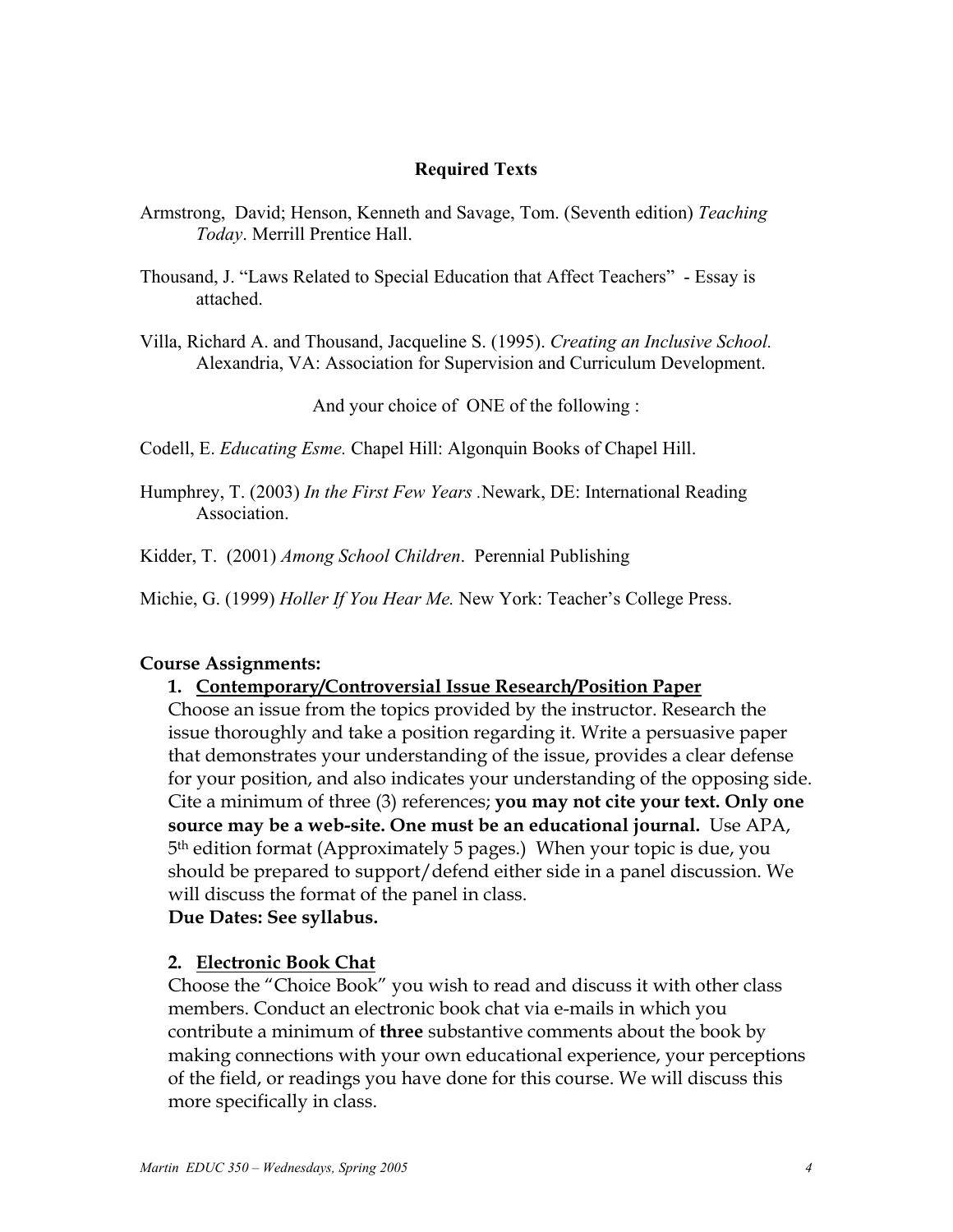# **Due Date:**

# **3. Field Experience Documentation and Journal Entries**

In addition to in-class work, assigned readings, and projects, you will participate in forty-five (45) hours of supervised fieldwork assignments in a variety of public school classroom settings. **See page 2 of this syllabus for more details.** You will maintain a log of hours spent observing/participating in these classroom settings. This log should reflect a minimum of 45 hours spent in various classrooms at the different grade levels and on different sites, with teacher signatures.

In additions, you will submit a minimum of 3 journal entries, reflecting on your observations, documenting assumptions/expectations, and connections to concepts studied in EDUC 350, analyses and questions.Respect the confidentiality of the students and teacher. Use initials or fictitious names. The format to use will be explained in class.

**Field Journal #1**: Room Arrangement, Rules and Procedures, Organizing Student Work

**Field Journal #2:** Behavior Management, Managing Small Groups, Classroom Diversity, Students as Learners

**Field Journal #3**: Planning for and Conducting Instruction,

 Communication Skills, Flexibility, Evaluating Student Progress **Due Dates: See syllabus.** 

# **4. Teacher Interview**

You will write a 2-4 page project based on an extended interview with a public school teacher who has been teaching at least three years. Include both a summary of answers to key questions as well as an analysis of your personal reflections and connections to course concepts.

# **Key Skills/Knowledge I'll be evaluating:**

- Has your project provided a rich description of the teacher you interviewed?
- *Does your project integrate appropriate class readings and discussions to support your analyses? (i.e. Are several references made to our text, articles, or journal readings?)*
- Have you articulated your ideas fluently and coherently with college level writing style and mechanics?

# **Due Date:**

# **5. Law and Diversity Assignment**

See attached description on page 8 of this syllabus. **Due Date:**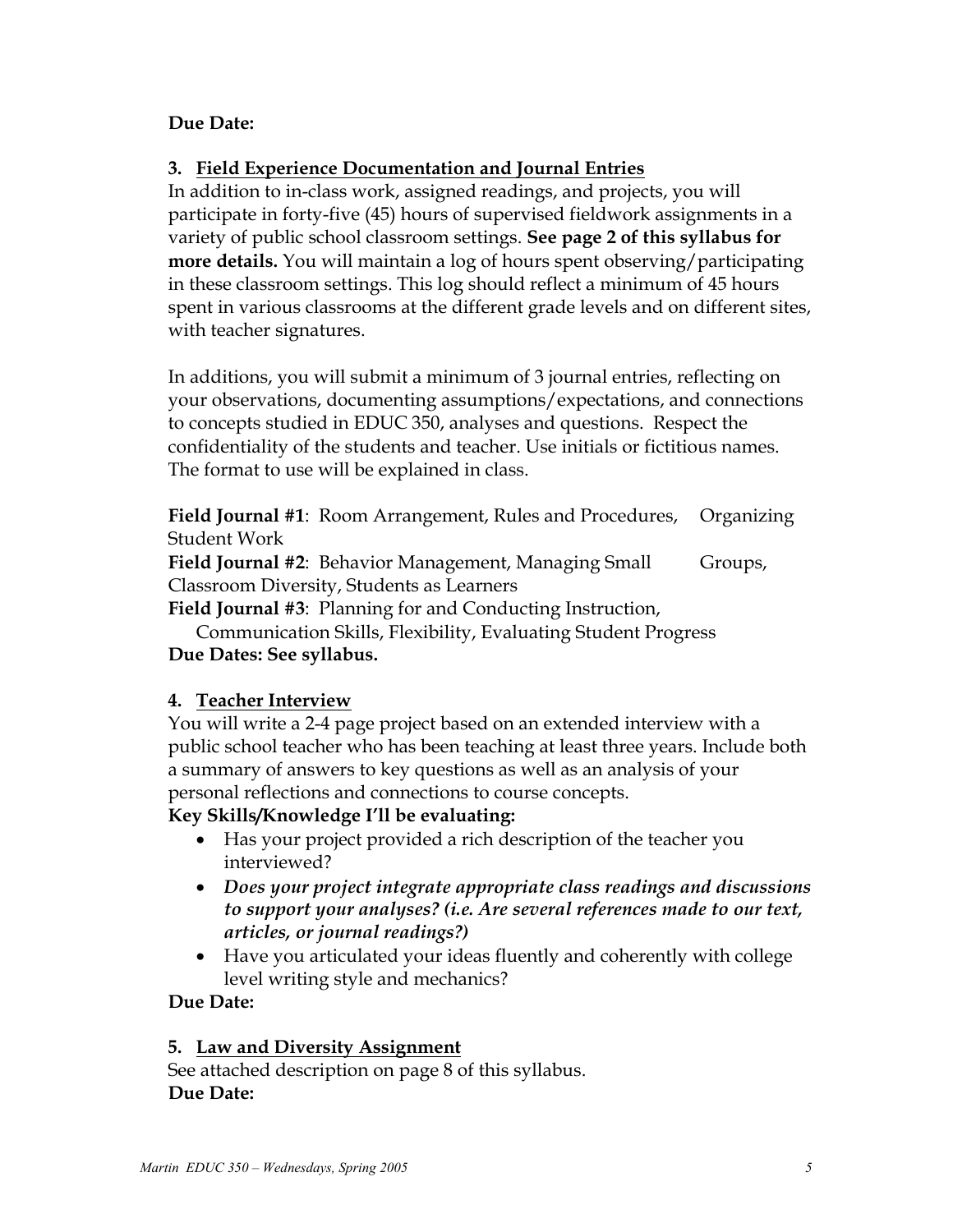# **6. Personal Philosophy of Teaching, Learning, and Schooling (in place of final exam)**

See attached description on page 7 of this syllabus. The successful completion of the Initial Philosophy of Teaching Statement is a requirement for completion of this course and partially meets the TPE 12: PROFESSIONAL, LEGAL, AND ETHICAL OBLIGATIONS. This statement will be used for assessment both in the course and at the completion of the College of Education program. Retain an electronic copy of your statement for submission in your portfolio. **Due Date:** 

#### **Class Schedule (Subject to Change!) Note: Assignments are to be completed before class on the date listed. Date Topic Reading/Assignments**  January 19 **Why** teach? Teaching in an age of change. Assumptions, biases; Seeing through the eyes of a teacher January Field Experience Expectations

| walt               | ι υμιι                               | ксайше дээгенисты            |
|--------------------|--------------------------------------|------------------------------|
| January            | Why teach? Teaching in an age of     | Bring syllabus (2downloads)  |
| 19                 | change. Assumptions, biases; Seeing  | T.T. Ch <sub>1</sub>         |
|                    | through the eyes of a teacher        |                              |
| January            | <b>Field Experience Expectations</b> | T.T. Ch. 4                   |
| 26                 | Who are we teaching? Exceptional     | Villa/Thousand               |
|                    | Learners                             | pg 162-167                   |
|                    | F.A.T. City Activity                 | Begin choice book            |
| February           | Inclusion/Differentiation            | Villa/Thousand               |
| $\overline{2}$     |                                      | Ch 1-3                       |
|                    |                                      | T.T. Ch <sub>6</sub>         |
| February           | Multiculturalism                     | T.T. Ch. 5                   |
| 9                  | Panel Discussion #1: How Should      | Field Experience Journal #1  |
|                    | <b>Bilingual Education Be</b>        |                              |
|                    | Accomplished?                        |                              |
| February           | Legal Issues Affecting Teachers/     | T.T. Ch. 14                  |
| 16                 | Laws Relating to Special Education   | Villa/Thousand Handout       |
|                    |                                      | Law and Diversity Write-Up   |
| February           | Classroom Management and             | T.T. Ch. 9                   |
| 23                 | Discipline                           | Continue reading choice book |
|                    | Panel Discussion #2: Will more       |                              |
|                    | federal involvement result in better |                              |
|                    | education?                           |                              |
| March <sub>2</sub> | How will we teach them? Effective    | T.T. Ch. 8                   |
|                    | Instruction                          | <b>Teacher Interview</b>     |
| March 9            | Creating environments for learning   | T.T. Ch, 7                   |
|                    | The curriculum                       | Work on Philosophy           |
| March              | Assessing learning                   | T.T. Ch. 10                  |
| 16                 | Panel Discussion #3: Are high        | Field Experience Journal #2  |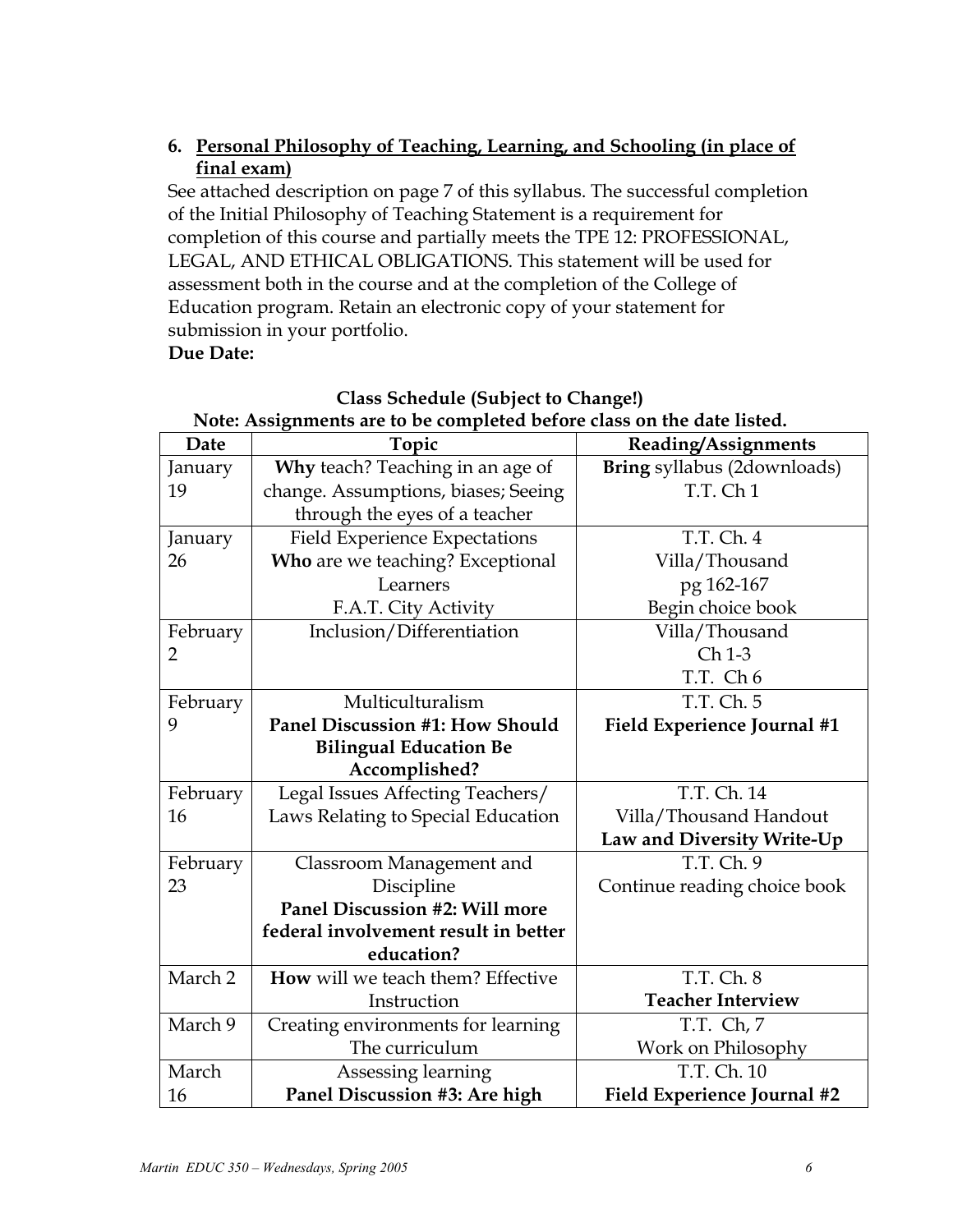|             | assessments necessary to improve<br>learning?                       |                                      |
|-------------|---------------------------------------------------------------------|--------------------------------------|
| March<br>23 | <b>What</b> is our goal/role in society?<br><b>Historical Roots</b> | T.T. Ch. 11 and 12                   |
|             | Philosophical Systems; NCLB                                         |                                      |
| March<br>30 | <b>SPRING BREAK</b>                                                 |                                      |
| April 6     | Independent Study (Catch up on<br>Field Work)                       | Work on philosophies                 |
| April 13    | Panel Discussion #4: How much                                       | T.T. Ch. 13-14                       |
|             | technology is "enough?"                                             | <b>Electronic Bookchat</b>           |
|             | Curriculum, State Standards                                         | Bring one journal per group          |
| April 20    | Book Talk; Writer's Workshop;                                       | T.T. Ch. 2                           |
|             | Where do we go from here?                                           | Bring rough draft of<br>philosophies |
| April 27    | Credentialing process; discussion of                                | <b>Philosophy of Teaching</b>        |
|             | field work: Where will you teach?                                   | Field Experience Journal #3          |
| May 5       | <b>Closure</b>                                                      |                                      |

# **Course Assignment Values**

| <b>Active Participation</b>                    | 10%  |
|------------------------------------------------|------|
| Field Experience Journal Entries #1-3*         | 20%  |
| <b>Electronic Book Chat</b>                    | 10%  |
| Law and Diversity Write-Up*                    | 10%  |
| <b>Teacher Interview</b>                       | 15%  |
| Personal Philosophy*                           | 15%  |
| Contemporary Issues Research and Presentation* | 20%  |
|                                                | 100% |

# **All University Writing Requirement**

in order to meet the University writing requirement, students will complete the course assignments marked above with an\*. These papers will be assessed not only for content, but also for structure and style.

## **Grading Scale**

| $94 - 100$ | A     |
|------------|-------|
| 90-93      | $A -$ |
| 88-89      | $B+$  |
| 84-87      | R     |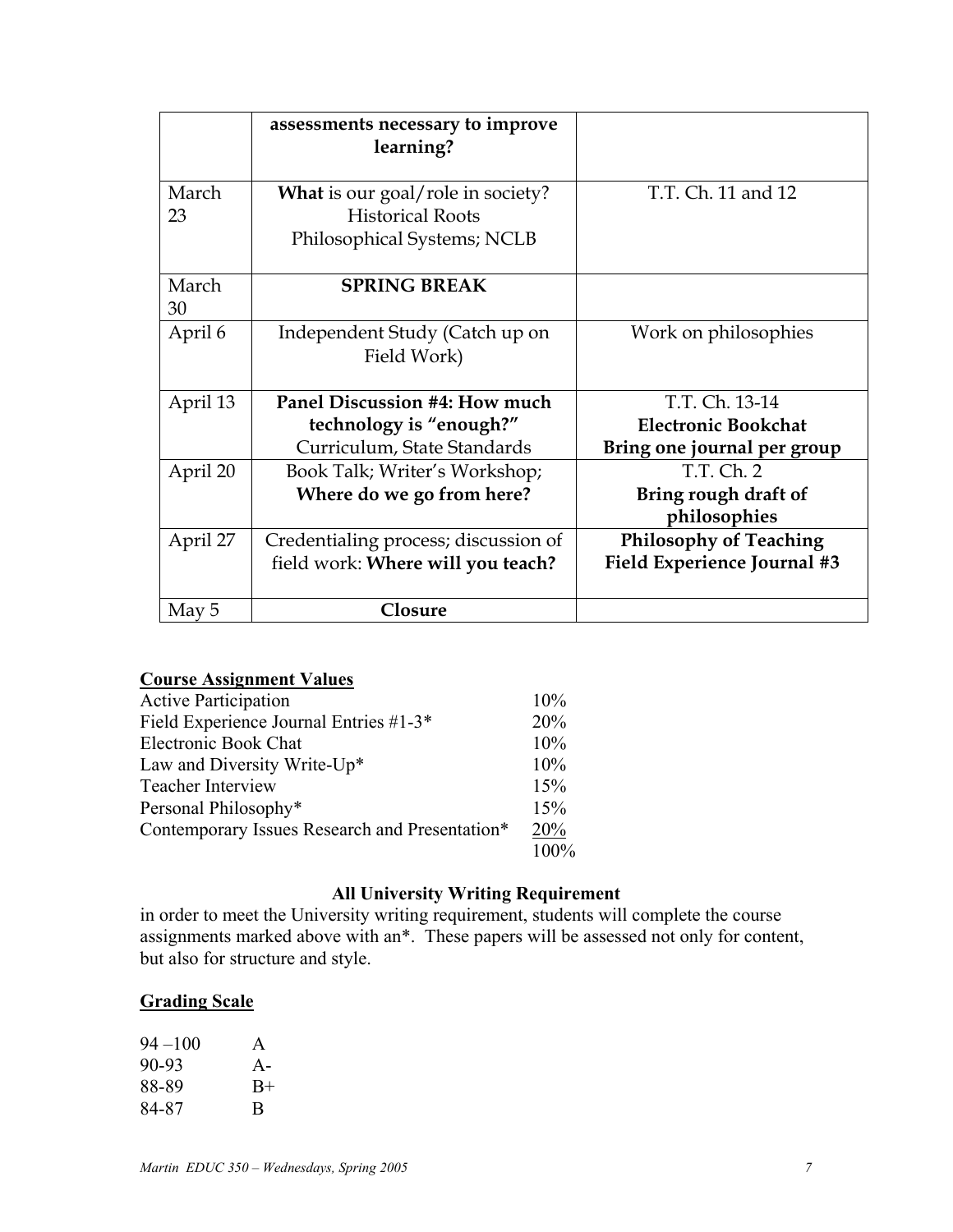| 80-83 | В-    |
|-------|-------|
| 78-79 | $($ + |

### **CSUSM Academic Honesty Policy**

**"** Students will be expected to adhere to standards of academic honesty and integrity, as outlined in the Student Academic Honesty Policy. All written work and oral assignments must be original work. All ideas/materials that are borrowed from other sources must include appropriate references to the original sources. Any quoted material should give credit to the source and be punctuated with quotation marks.

Students are responsible for honest completion of their work, including examinations. There will be no tolerance for infractions. If you believe there has been an infraction by someone in the class, please bring it to the instructor's attention. The instructor reserves the right to discipline any student for academic dishonesty in accordance with the general rules and regulations of the University. Disciplinary action may include the lowering of grades and/or the assignment of a failing grade for an exam, assignment, or the class as a whole."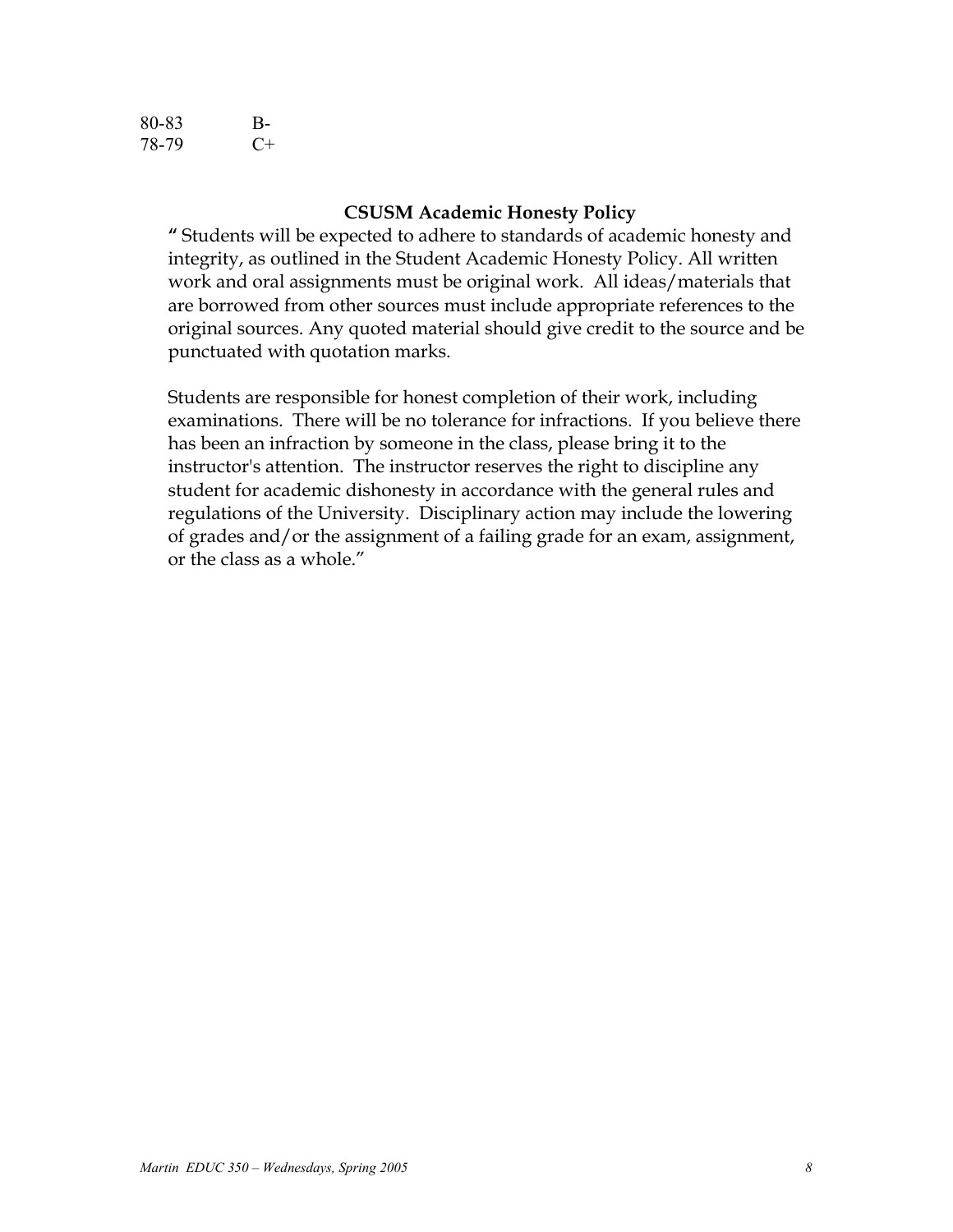## **Initial Philosophy of Teaching Statement**  EDUC 350

|             | Learner Outcomes: Articulation in writing of a personal philosophy of teaching |
|-------------|--------------------------------------------------------------------------------|
| Assessment: | Word processed philosophy of teaching statement and 1-page credo               |

# **Activity Description**

# **Preparation**

Complete previous course readings, web page examinations, and in-class discussions on education law, ethics, history, and inclusive philosophy.

# **Reflection and Applications**

Write an essay that articulates your personal philosophy of teaching given your view of the social context of schooling for  $21<sup>st</sup>$  century inclusive, multicultural society. Do not be tempted to include a little of every way of thinking or take the words or ideas of various educational leaders. If you were to do so, elements would probably contradict each other and would not provide guidance when you need it. In preparing your philosophy statement, begin by quickly jotting down answers to each of the following seven sets of questions. To address the questions, think solely about your OWN ideas. Write no more than a 1/2 of a page to answer each question, taken in order. Interpret the questions any way you like; they are meant to guide you in discovering what you believe.

- 1. What is the social context of schooling for  $21<sup>st</sup>$  century multicultural society?
- 2. What is the good? Who is the good person living in the good society?
- 3. What is the purpose of education?
- 4. What should everyone learn? Why?
- 5. What is the nature of learning?
- 6. What is (excellent) teaching?
- 7. What does school do?

Now consider the answers to these questions as a set and begin to write the first draft of your philosophy of teaching essay. After composing this first draft, check to see that that your statements are consistent and revise so that your ideas and statements are coherent. Take out extra words. Read your statements aloud to yourself and at least one friend to be sure you truly communicate your heartfelt beliefs and convictions. Your criteria for success are at least the following: 1) no more words can be cut, and 2) an oral reading convinces YOU fully of the soundness of your philosophy.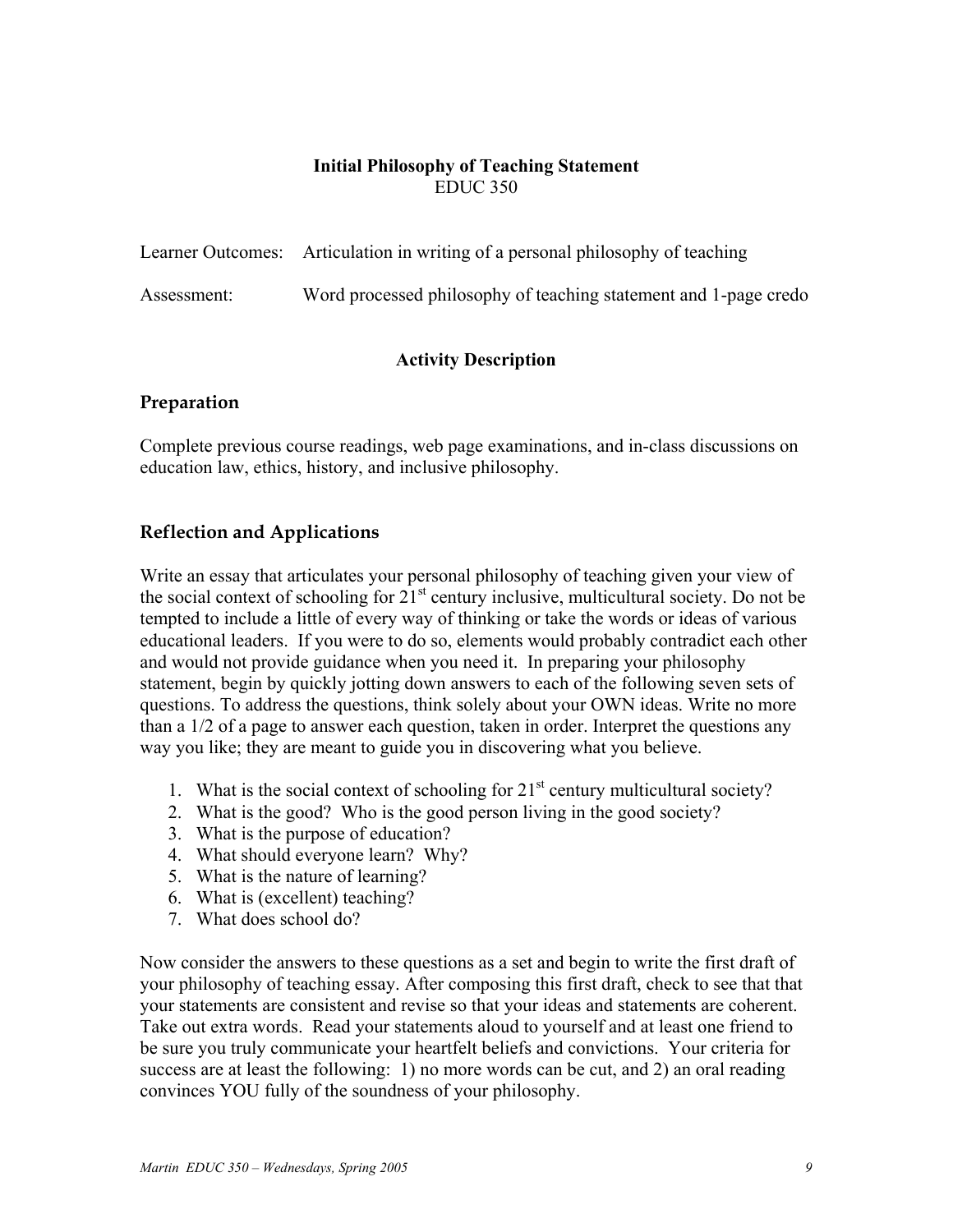The essay should meet the following two criteria. First, it should be a concise expression of personal philosophy of teaching given your view of the social context of schooling for 21<sup>st</sup> century multicultural society. Secondly, this response should be no less than 2 and no more than 3 pages in length. When completed, write a shortened version of your philosophy, a one-page "credo." Keep your philosophy statement and credo where you can refer to it often. Use them to guide to organization of a professional portfolio.

It should take approximately a total of two hours to develop and polish your philosophy statement and restate it as a credo. It likely will take three or more "sittings" to get out a draft that meets the two-pronged criteria stated in the previous paragraph.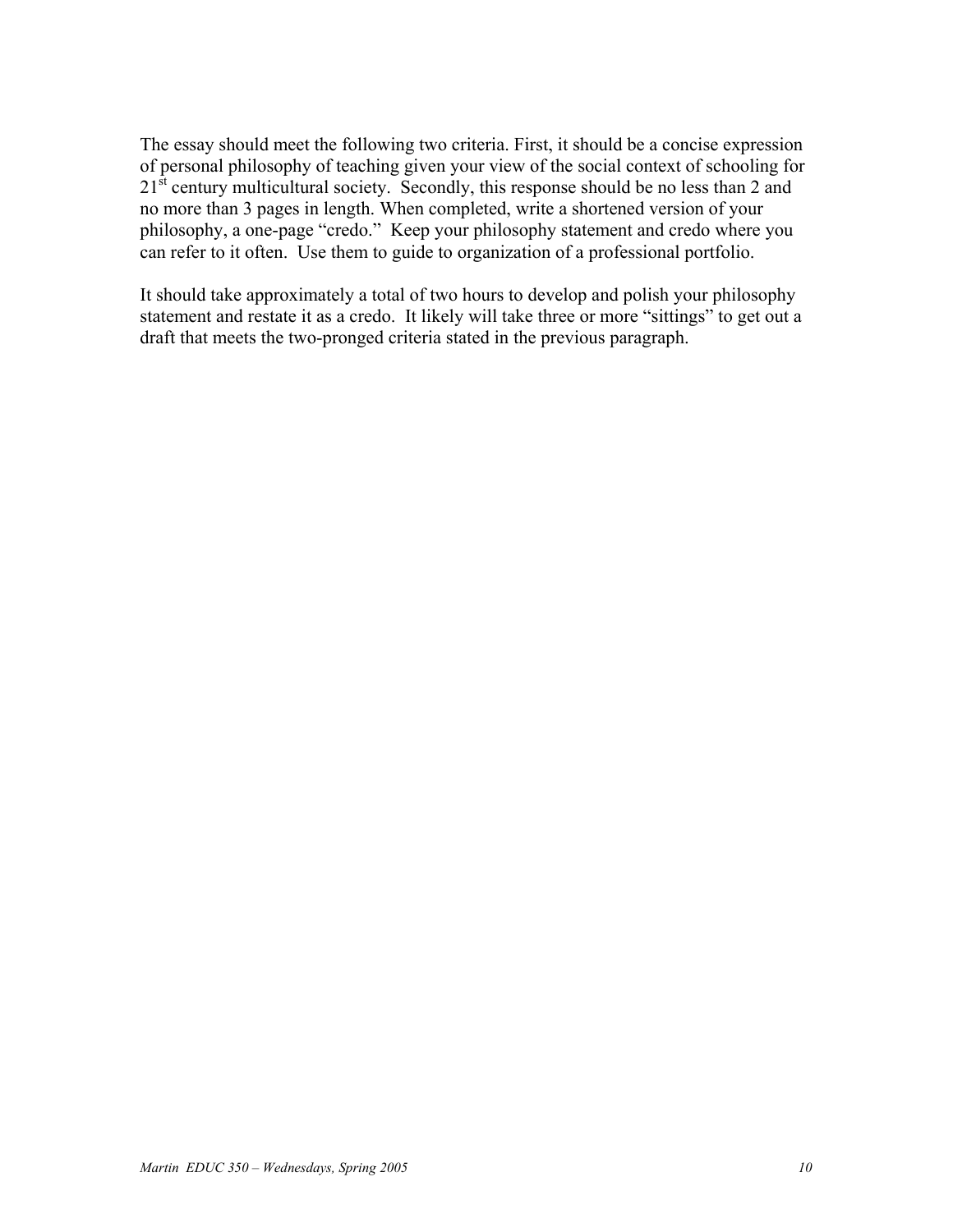# **Law and Diversity**  EDUC 350

- Learner Outcomes: Applies understanding of the legal context of inclusive education and laws which influence teaching responsibilities by posting the five most important school laws the student believes affects him/her as a professional educator. At least one posting needs to relate to special education law and reacting to other postings on an asynchronous discussion board regarding this topic.
- Assessment: Written identification of the five most important school laws the student believes affect him/her as a professional educator, with at least one of the five relating to special education law.

## **Activity Description**

# **Preparation**

Study the following chapters and web sites:

Thousand, J.S. (attached). Laws that relation to special education that affect teachers.

- Kluth, P., Villa, R., & Thousand, J. (Dec. 2001/Jan 2002) 'Our school doesn't offer inclusion' and other legal blunders. Educational Leadership,  $59(4)$ ,  $24-27$ .
- Villa, R. A. & Thousand, J. S. (l995). Creating an inclusive school. Alexandria, VA: Association for Supervision and Curriculum Development. Read all of Chapter 2.
- U.S. Disability Law. Internet address: www.law.cornell.edu/topics/disability.html Includes information about laws affecting people with disabilities.

OSERS IDEA Home Page. Internet address:

www.ed.gov/offices/OSERS/IDEA

Explanation of federal legislation known as IDEA which ensures a free appropriate education in the least restrictive environment for children with disabilities. The latest l997 federal reauthorization of the law is explained in detail.

# **Reflection and Applications**

Apply your understanding of the legal context of inclusive education and laws which influence your teaching responsibilities by: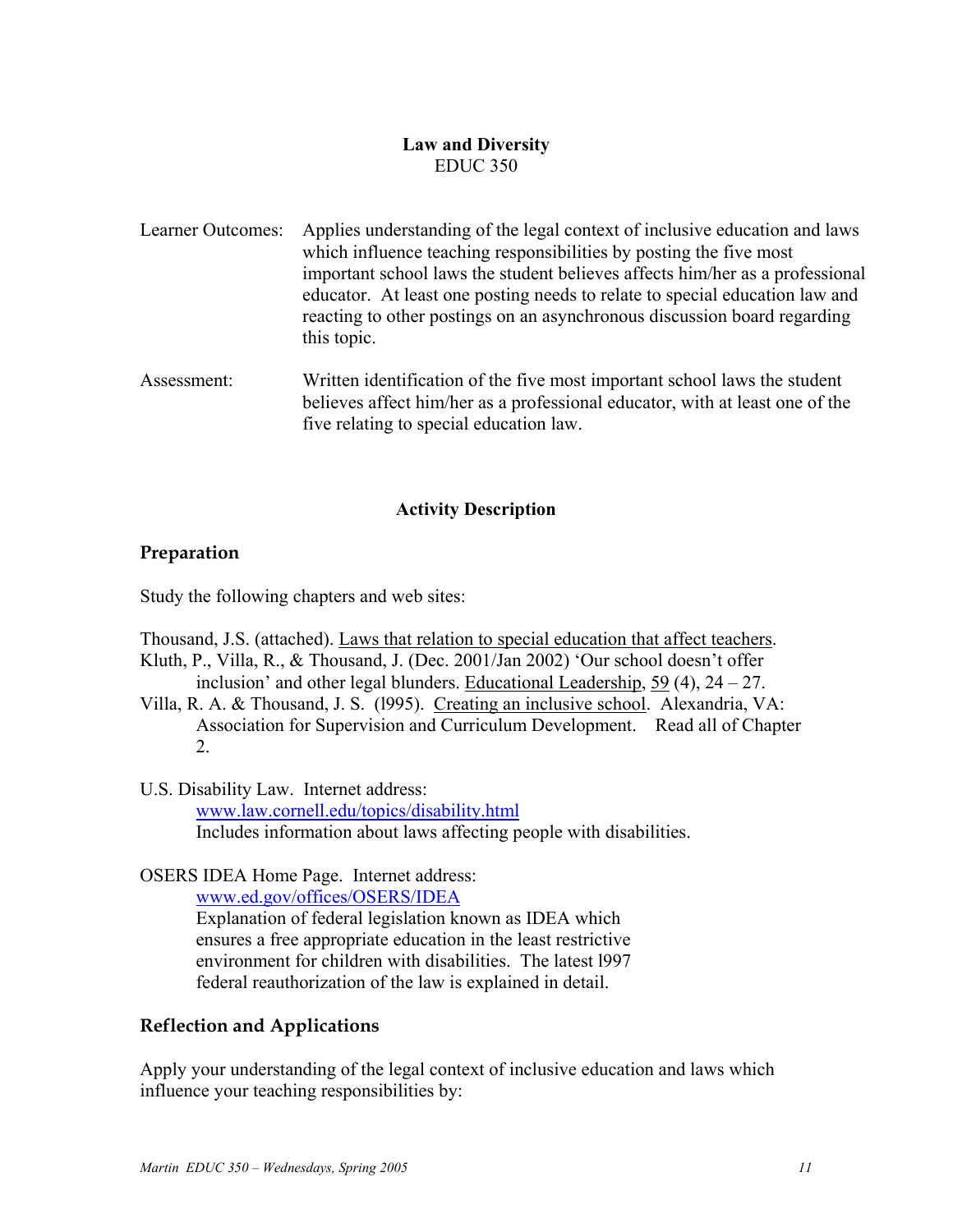- 1. In writing, identify five laws or court decisions which influence you as a professional educator. At least one of these five must be related to special education law.
- 2. In class, share selections and rationale for your selection of the laws and decisions.
- 3. As closure, in class you will "quick write" in three to four sentences, what you learned about your legal and ethical responsibilities and in what ways they influence your educational philosophy.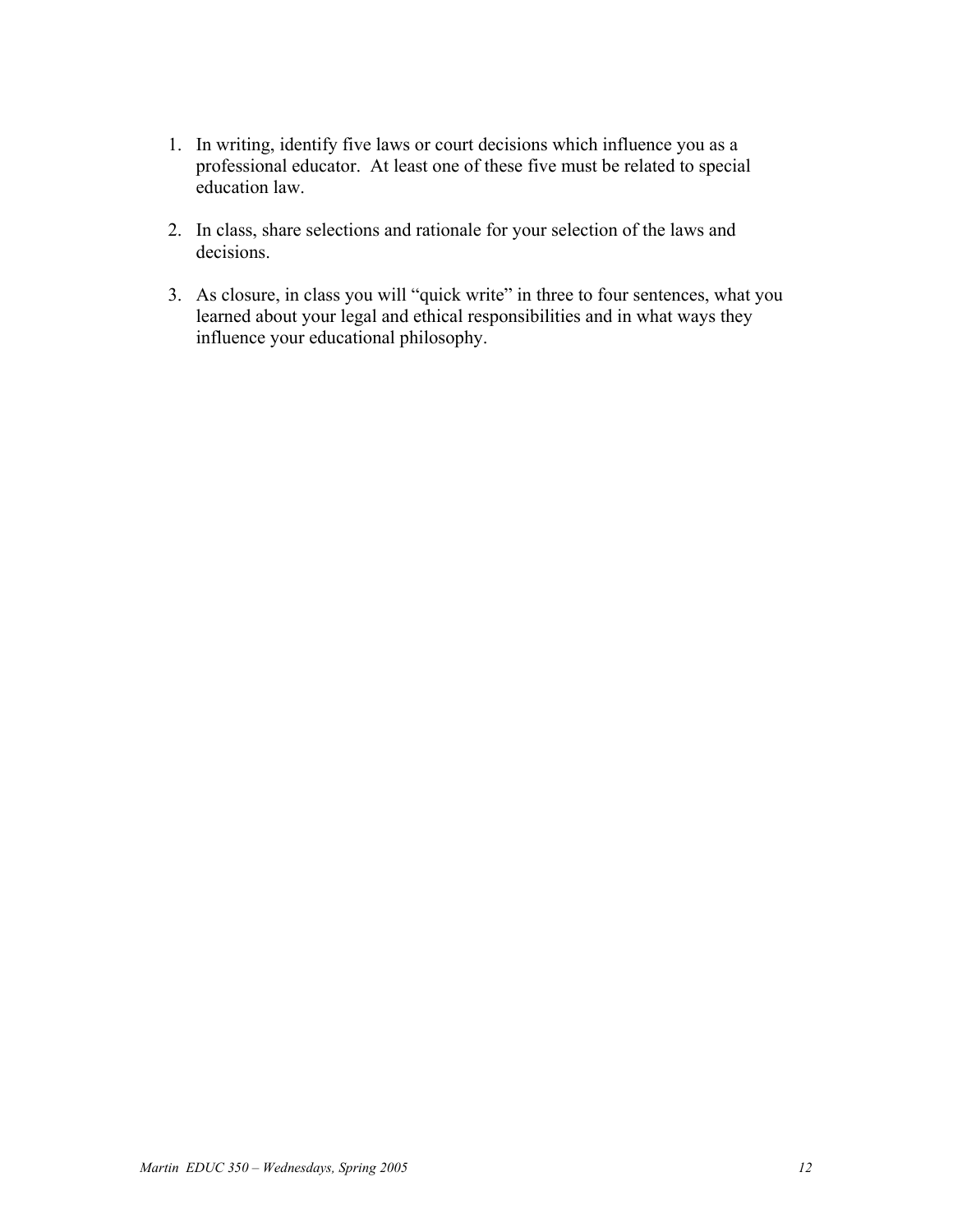## **Laws Related to Special Education that Affect Teachers**

Jacqueline Thousand

Chapter 2 of Villa and Thousand (l995), Contemplating Inclusive Education from a Historical Perspective, charts over 200 years of history which has brought us as a country to embrace inclusive educational opportunities for all children. What follows is a summary of key court cases and legislation which have shaped special education and the teacher's role in supporting students with varying learning and language differences. For more detail see these two web sites: www.law.cornell.edu/topics/disability.html and www.ed.gov/offices/OSERS/IDEA.

# **Legislation Related to Special Education**

The development of special education services in this country has been greatly influenced by the civil rights movement of the l960s. Out of the movement came legislation designed to prevent discrimination. For instance Section 504 of the Vocational Rehabilitation Act of l973 is a civil rights law that prevents discrimination against all persons with disabilities in programs the receive federal funds. Since all public schools receive federal funds in some form, Section 504 ensures equal opportunity for students' participation in the full range of school activities. Also, through Section 504, some students who are not eligible for special education services may receive accommodations to assist them to be successful in school. For example, students with health problems such as asthma or extreme allergies as well as other challenges that do not make them eligible for special education my receive assistance through Section 504.

The Americans with Disabilities Act (ADA), signed into law by President Bush in l990 extends the Vocation Rehabilitation Act of l973 by protecting all individuals with disabilities from discrimination and requires employers to make reasonable accommodations for employees with disabilities. ADA does not deal directly with education; however, it does clarify the civil rights of all people with disabilities and ensures that buildings, transportation, and other public places (including schools) are accessible to people with disabilities. Your school must be accessible to wheelchairs, for instance. If it is not, it must undergo renovations to install ramps, elevators, or wide entryways.

In l975 the U.S. federal government finally made a legal commitment to the education of students with disabilities. In that year Congress passed Public Law 94-142, the Education for the Handicapped Act (EHA) which set federal guidelines for special education services. It translated early court decisions into civil rights principles for students with disabilities and mandated the six concepts that have guided special education practice ever since. Those six principles are: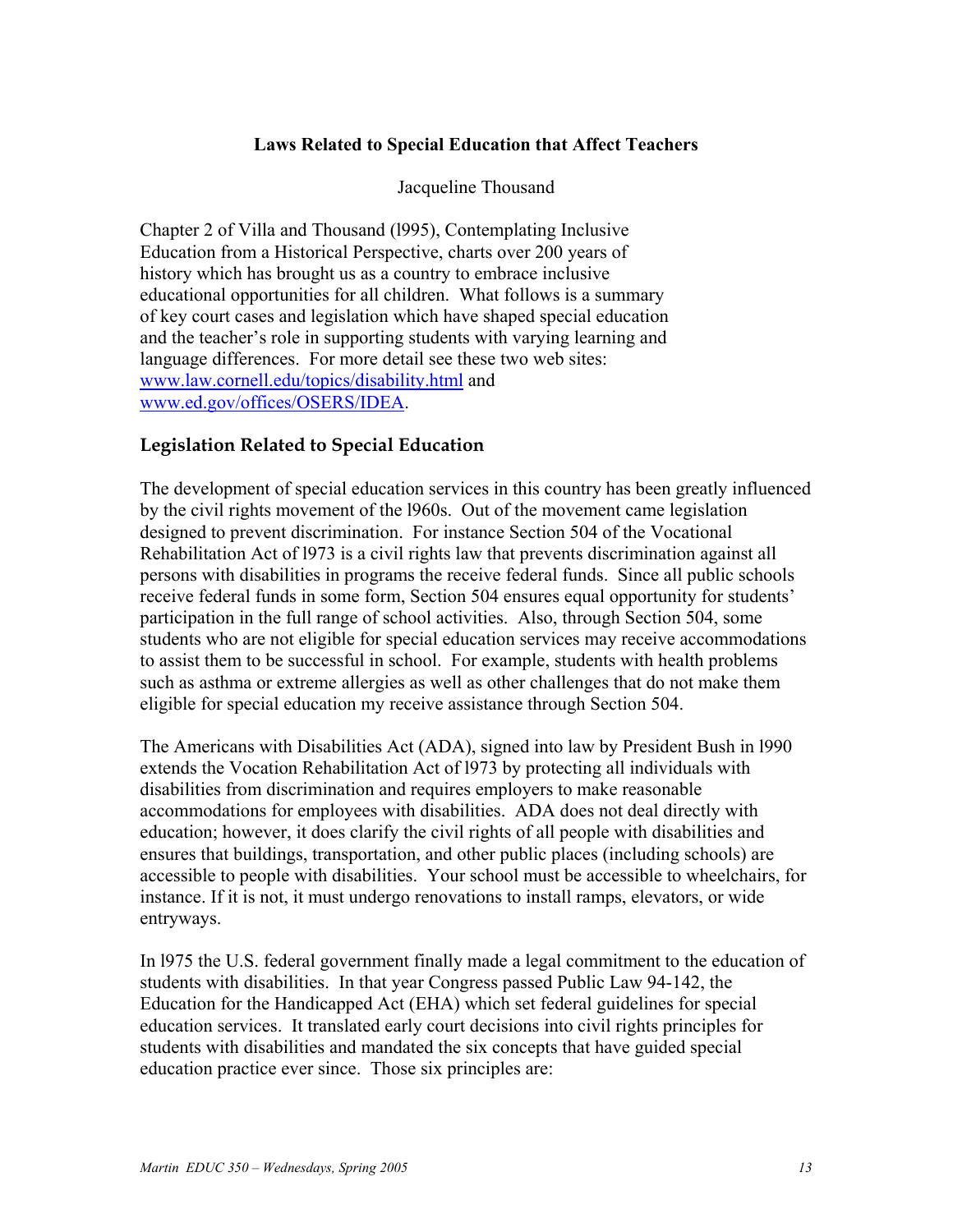- 1. **Free Appropriate Public Education**. Students with disabilities are entitled to attend public schools and to receive the educational services they need. This education is provided at no cost to parents.
- 2. **Least Restrictive Environment**. Students with disabilities must be educated in the least restrictive environment in which they can succeed with support. For most students, this environment is the general education classroom.
- 3. **Individualized Education Program**. Services for students with disabilities must be individually tailored. This is accomplished by annually developing or revising an Individualized Education Program (IEP). Every IEP includes a statement of the student's current performance levels, a set of goals and accompanying shortterm benchmarks or objectives for achieving the goals. The IEP clearly specifies who is responsible for delivering various aspects of the student's program, how progress will be evaluated, and where and how long services will be provided.
- 4. **Nondiscriminatory Evaluation.** Students are to be assessed using instruments that do not discriminate on the basis of race, culture, or disability. In considering eligibility for special education, students must be assessed by a multidisciplinary team in their native language using tests that directly relate to the area(s) of concern for which the child was referred.
- 5. **Due Process**. Due process procedures protect students with disabilities and their parents in all special education affairs. Specifically, if a disagreement occurs between the family and school personnel regarding a student's eligibility for special education, no changes can be made in the student's services until an impartial hearing and, if necessary, the appropriate court resolves the issue. School personnel also are protected if they disagree with parents' requests for services; they also may use due process procedures to resolve the dispute.
- 6. **Zero Reject and Child Find**. No student may be excluded from public education because of a disability. Each state also must take action to locate children who may be entitled to special education services.

Public laws must be periodically reauthorized. The l990 reauthorization of P.L. 94-142 described above changed the law to the Individuals with Disabilities Education Act (IDEA). The more suitable person-first language of "individual with disabilities" replace the unfavorable labeling language of "the handicapped" in the title of the legislation. This law added significantly to providing education to very young children with disabilities and preparing older student for transition to post-secondary life. Two new categories of disability – autism and traumatic brain injury – were added to the already existing categories of learning disabilities, speech or language impairments, mental retardation, emotional disturbance, hearing impairments, visual impairments, deafblindness, orthopedic impairments, multiple disabilities, and other health impairments. It also funded projects to promote the inclusion of students with severe disabilities in general education.

In l997, President Clinton signed into law the second reauthorization of P.L. 94-142 and accompanying amendments know as IDEA 97. Seven significant changes greatly affect schools, teachers, and educational and assessment practices**.**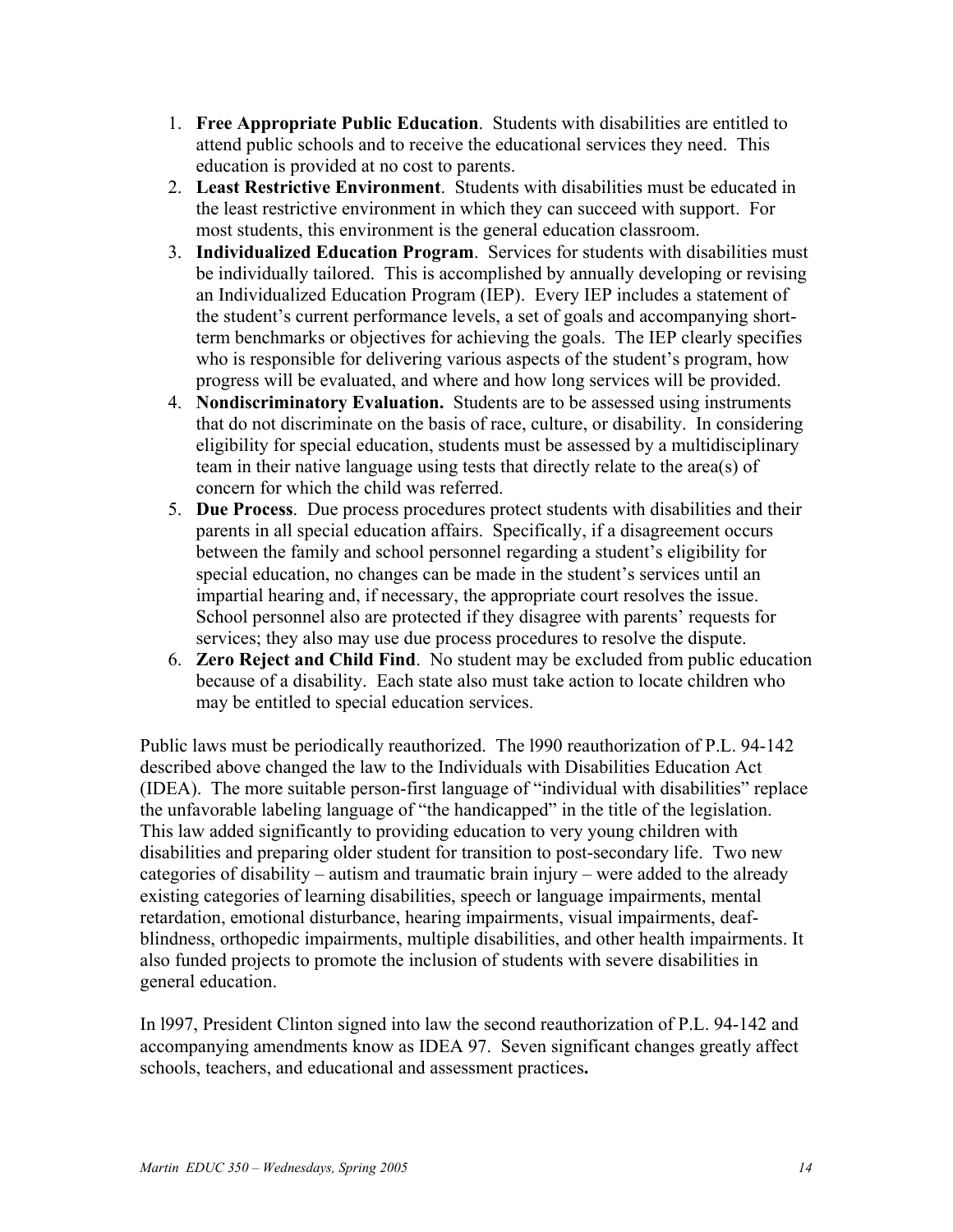- 1. **General Education** Teacher Involvement. At least one general educator must participate as a member of a student's IEP team. The IEP also must directly address the student's participation in general education and must justify placements that are not in general education.
- 2. **Evaluation and Eligibility**. IDEA 97 clarifies that when parents consent to have their child evaluated, they are not consenting to possible future special education placement. Students cannot be made eligible for special education because of past poor instruction or because of language differences. Previous requirements that a comprehensive reevaluation occurs every three years can be modified if the family desires; already existing information can be used rather than repeated administration of standardized tests.
- 3. **Assessment of All Students**. Historically students receiving special education services were not included in state, district, or school-wide assessment of student performance. IDEA 97 corrected this by requiring that by July, 2000, each state must assess the academic progress of students who have IEPs by including them in the standardized assessments other students task or by using an alternative assessment process. Students who need appropriate adaptations such as extended time or large print during assessment are entitled to these adaptations.
- 4. **Discipline**. If needed, the IEP must include strategies for addressing student behavior issues. A behavior pan must be developed, if a student is suspended or placed in an alternative interim placement. If a student with disabilities brings a weapon or drugs to school, the school now has the option to place the student in an alternative placement for up to 45 days; and that placement must provide continued special education services.
- 5. **Transition.** Beginning at age 14, IEPs must address the transition to postsecondary needs of students eligible for special education. These needs must be updated annually, with increasing detail each year as to the school and outside services (e.g., community vocational education) the student will access.
- 6. **Paraprofessionals**. Paraprofessionals, teaching assistants, aides, and like personnel must be trained for their jobs and appropriately supervised.
- 7. **Mediation**. As part of due process procedural rights, each state must make mediation available to parents as an early and informal strategy for resolving disputes over a student with disabilities' identification, placement or services. The State bears the cost of mediation. Parents do not have to mediate; and mediation may not delay a possible due process hearing.

# **Court Cases Influencing Special Education**

Issues concerning students with disabilities are addressed by federal and state laws. How these laws are interpreted often is resolved through the courts. Since 1954, many hundreds of legal decisions have clarified the rights of students with disabilities and the role of educators in supporting these children's education. In many instances court decisions led to the development of and passage of legislation. As you review some of the landmark decisions listed here, you should notice how they influenced legislation described earlier.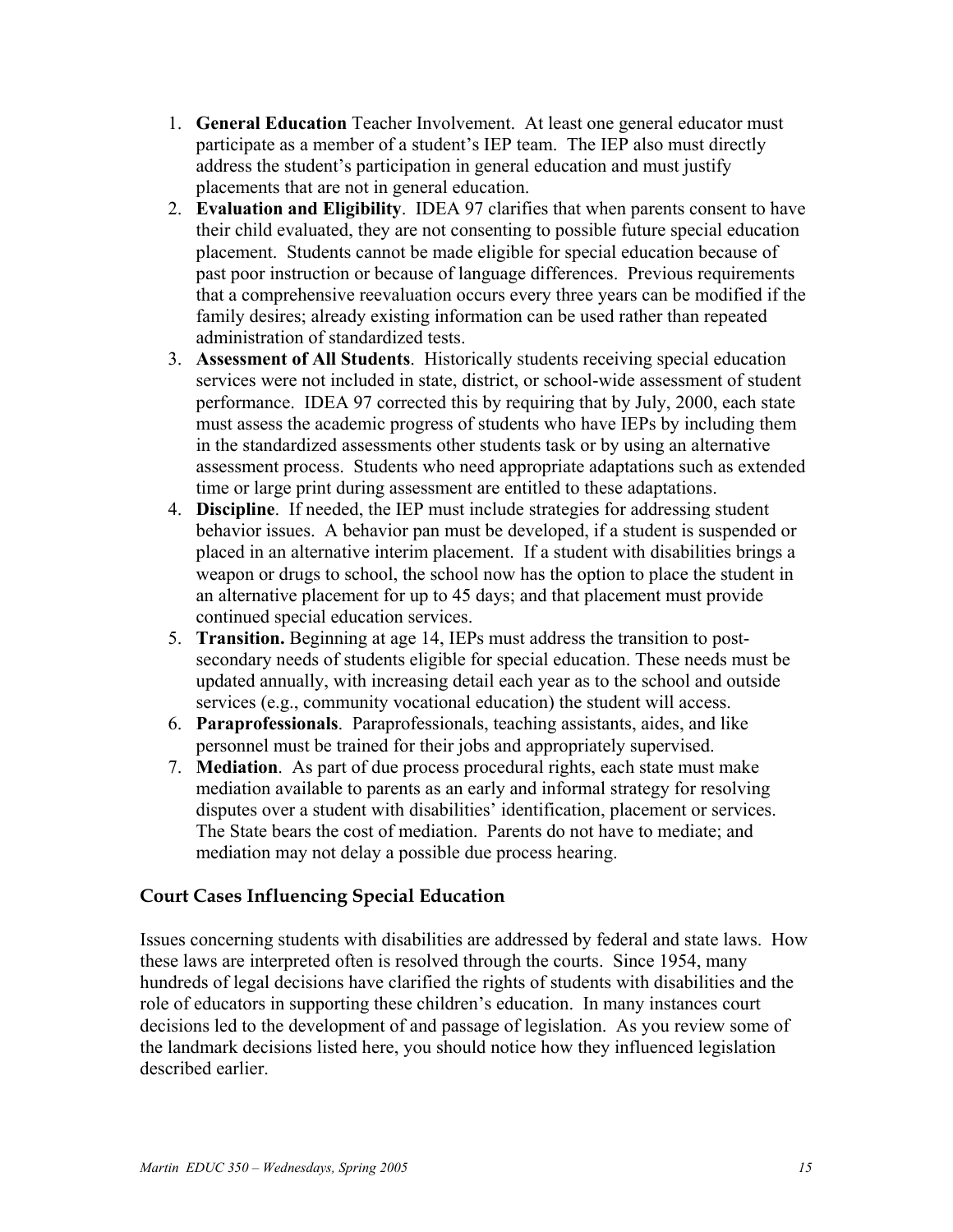- **Brown v. Board of Education (l954).** This probably is the most important case in establishing the principle that school segregation denies equal education opportunity. Although the decision refers primarily to racial segregation, it is viewed as the foundation for ensuring equal educational opportunity for students with disabilities.
- **Diana v. State board of Education (1970).** California was required to correct biased assessment practices with Chinese American and Mexican American students. Students for whom English was not a primary language had to be assessed in both their primary language and English; culturally biased items had to be dropped from tests and alternative intelligence tests had to be developed to reflect Mexican American culture.
- **Larry P. v. Riles (l984).** In California it was ruled that IQ testing as a basis for identifying African American students as mentally retarded for special education purposes was discriminatory. California schools were ordered to reduce the disproportionately high numbers of African American students in special classes for students with mental retardation.
- **Honig v. Doe (l998).** This decision ruled that if a students is excluded from school for more than 10 days, it was a change of placement and all procedures for making a change of placement must be followed.
- **Daniel R.R. v. State Board of Education. (l989).** This decision established the consideration of the following two factors in determining the appropriateness of a placement for a student with disabilities: 1) whether a student can be satisfactorily educated in general education with supplementary supports and services, and 2) whether, in cases in which the general education setting is not successful, the student is mainstreamed to the maximum extent appropriate.
- **Oberti v. Board of Education of Clementon School District (l993).** This case is considered key in establishing the principle of inclusive education. In this case concerning a student with Down syndrome, the district court ruled and the court of appeals upheld the ruling that school districts must make available a full range of supports and services in general education to accommodate the needs of students with disabilities. The court stipulated that because a student learns differently from others does not necessarily warrant exclusion from general education.
- **Doe v. Withers (l993).** Mr. Withers, a history teacher, was responsible for making oral testing accommodations for Douglas Doe, a student with learning disabilities who was in his class. Although a state legislator, Mr. Withers refused to provide the oral testing. Consequently, Douglas failed the class, making him ineligible for athletics. The court awarded the family \$5000 in compensatory damages and \$30,000 in punitive damages. This case is widely cited as an example of general educators' responsibility to make good faith efforts to provide required accommodations for students with disabilities.
- **Sacramento Unified City School District v. Rachel H. (l994).** This case is another historic national victory for inclusive education, not only because the Ninth Circuit U.S. Court of Appeals required the Sacramento school district to place Rachel Holland, a girl with severe disabilities, in regular education classes full-time with non-disabled peers, but because the U.S. Supreme Court refused to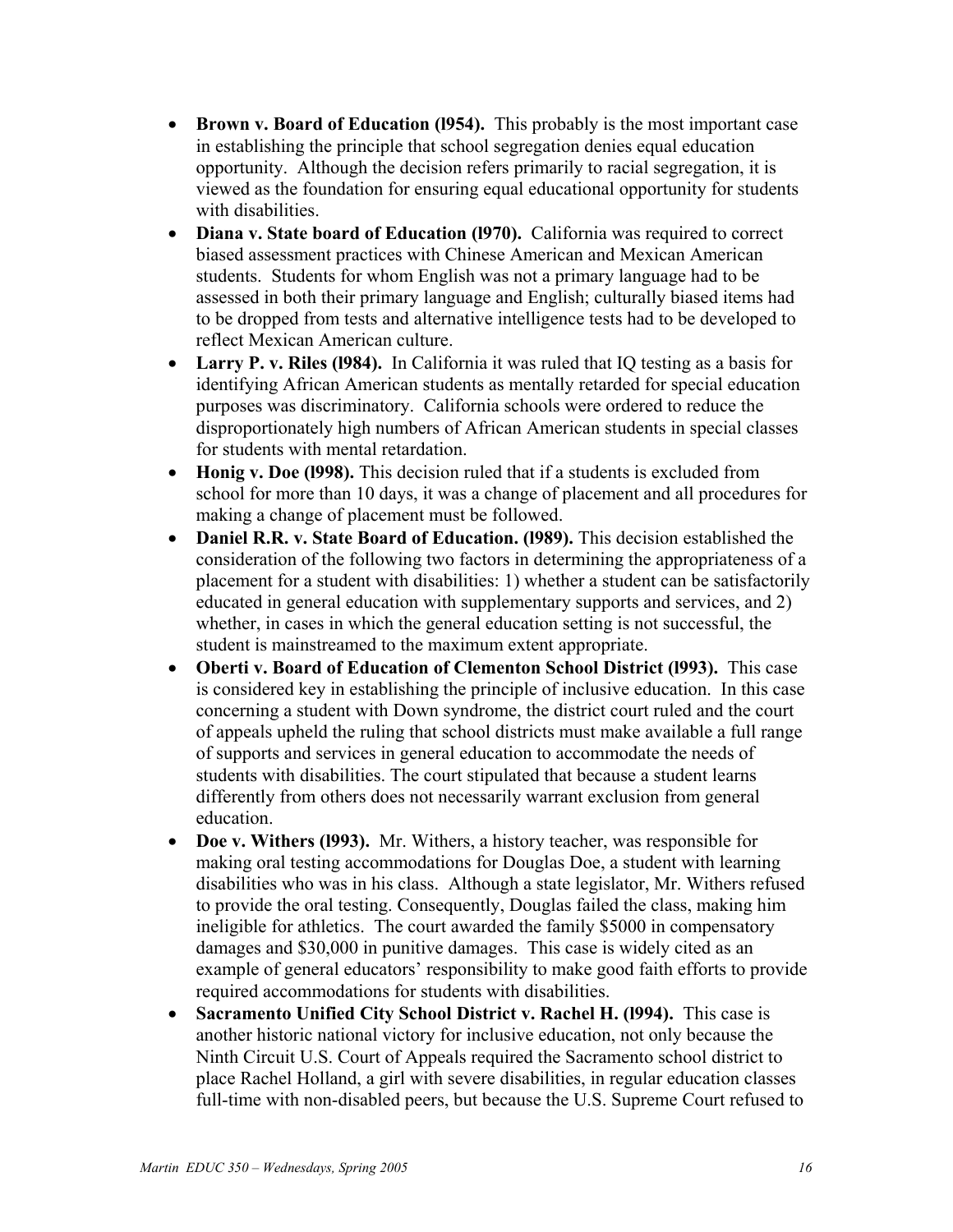hear the school district's 11<sup>th</sup> hour appeal to overturn the Ninth Circuit's decision. This left the circuit court's landmark decision intact and, in the words of the Holland's attorney, "signaled the end to a system that automatically excludes children with disabilities from the regular classroom and relegates them to segregated 'handicapped only' classes.

Source: Much of the material presented above is adapted from Marilyn Friend and William Bursuch's excellent 1999 text, Including Students with Special Needs: A Practical Guide for Classroom Teachers  $(2^{nd}$  ed.), published in Boston by Allyn and Bacon. Many thanks to both authors for their fine analysis and synthesis of complex and often obtuse court decisions and laws.

# **Rationale for Inclusive Education**  EDUC 350

Learner Outcomes: Demonstrate understanding of the rationale for inclusive schooling

Assessment: Word processed response to the following two questions, including a rationale for each response.

- Personally and professionally, which of the rationales for change are most compelling to you; that is, which are most likely to lead you to reject continued segregation of general and special education and instead support a unified, inclusive educational system? Why?
- Which of the rationales would your colleagues, supervisors, students, community members, and policy makers find most compelling? Why?

# **Activity Description**

After reading the chapters and "voices" from the Villa and Thousand Creating an Inclusive School text that are listed below and visiting the Internet sites listed below, reflect on the following two questions which also are posed on page 40 of Creating an Inclusive School.

• Personally and professionally, which of the rationales for change are most compelling to you; that is, which are most likely to lead you to reject continued segregation of general and special education and instead support a unified, inclusive educational system? Why?